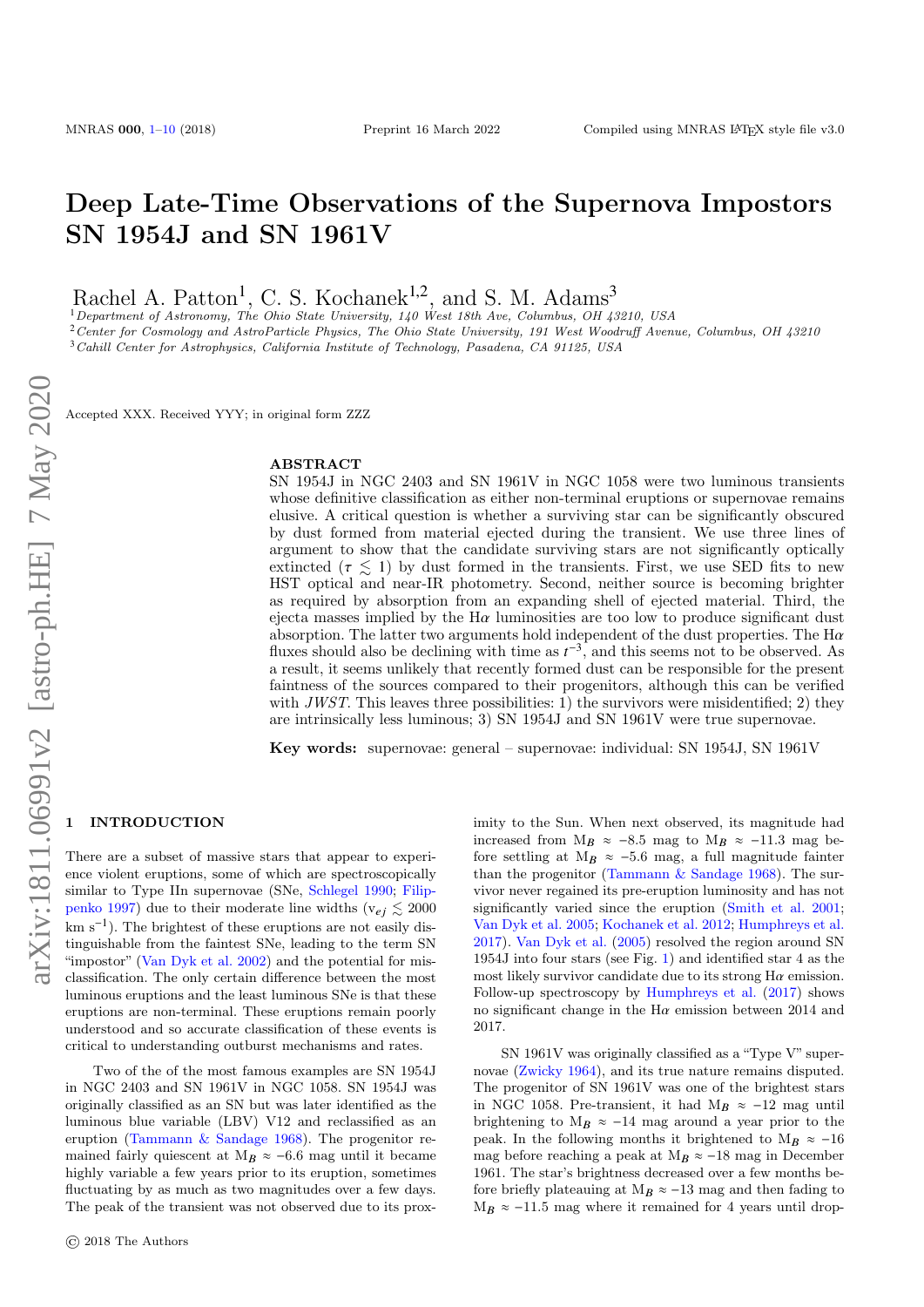ping below the point of visibility in 1968 (see the various summaries in [Goodrich et al.](#page-9-10) [1989;](#page-9-10) [Humphreys & Davidson](#page-9-11) [1994;](#page-9-11) [Humphreys et al.1999;](#page-9-12) [Kochanek et al.](#page-9-13) [2011;](#page-9-13) [Smith](#page-9-14) [et al.](#page-9-14) [2011\)](#page-9-14).

The light curve of SN 1961V is peculiar and not typical of either an LBV outburst or a supernova. [Goodrich et al.](#page-9-10) [\(1989\)](#page-9-10) argued that it was best explained by a non-terminal eruption: first an S Doradus phase, where the luminosity is roughly constant but a drop in the stellar temperature makes the source optically brighter in the years prior to the peak, followed by a major LBV outburst in 1961. Many have tried to identify a survivor at the location of SN 1961V calculated by [Klemola](#page-9-15) [\(1986\)](#page-9-15). In Figure [1,](#page-1-0) star 6 [\(Filippenko](#page-9-16) [et al.](#page-9-16) [1995\)](#page-9-16), star 11 [\(Van Dyk et al.](#page-9-3) [2002\)](#page-9-3), and star 7 [\(Chu](#page-9-17) [et al.](#page-9-17) [2004\)](#page-9-17) have all been identified as potential survivors or companions to the progenitor based on their red colors and  $V > 24$  mag. Star 7 is presently the preferred candidate due to its  $H\alpha$  emission.

However, there is strong evidence that SN 1961V was an actual, albeit odd, supernova. [Branch & Cowan](#page-9-18) [\(1985\)](#page-9-18), [Cowan et al.](#page-9-19) [\(1988\)](#page-9-19), [Stockdale et al.](#page-9-20) [\(2001\)](#page-9-20), and [Chu et al.](#page-9-17) [\(2004\)](#page-9-17) all detected a fading non-thermal radio source, more like a supernova than an eruption, near the location of star 7. A reanalysis of the radio data by [Van Dyk et al.](#page-9-6) [\(2005\)](#page-9-6) found a  $2\sigma$  discrepancy between the center of the radio emission and the location of SN 1961V, which they use to argue that the radio emission was not associated with SN 1961V. [Smith](#page-9-14) [et al.](#page-9-14) [\(2011\)](#page-9-14) argue that it was an SN based on the transient's energetics. The post-transient spectra showed strong hydrogen emission with velocity widths of about 2000  $\rm km~s^{-1}$ [\(Zwicky](#page-9-9) [1964;](#page-9-9) [Branch & Greenstein](#page-9-21) [1971\)](#page-9-21) consistent with a Type IIn SN or an eruption. Assuming the ejecta of a nonterminal eruption coalesced into a dusty shell, we would expect to see IR emission from the dust re-radiating the star's light. [Kochanek et al.](#page-9-13) [\(2011\)](#page-9-13) analyzed archival Spitzer images of SN 1961V and found no evidence of IR emission. However, [Van Dyk & Matheson](#page-9-22) [\(2012\)](#page-9-22) argue for obscuration by foreground dust which contributes no IR emission. [Kochanek et al.](#page-9-7) [\(2012\)](#page-9-7) pointed out that this solution makes the energetics argument for an SN by [Smith et al.](#page-9-14) [\(2011\)](#page-9-14) even more compelling.

Here we examine both sources with new optical and near-IR HST observations along with continued monitoring of SN 1954J with the Large Binocular Telescope (LBT). Our goal is to determine if these two sources are less optically luminous than their progenitors due to obscuration by dust formed in the transients. We present our data and models in Section [2,](#page-1-1) a discussion of each event in sections [3](#page-4-0) and [4,](#page-7-0) and a summary in Section [5.](#page-8-0)

## <span id="page-1-1"></span>2 DATA AND MODELS

Images of SN1954J and SN1961V were taken in October and December of 2013 using WFC3 on HST under program 13477 (PI: Kochanek). Both SN1954J and SN1961V were imaged a total of 12 times in four filters. For SN1954J, the exposures were  $3 \times 430s$  in  $F475W$ ,  $3 \times 430s$  in  $F814W$ , 2  $\times$  699s + 2  $\times$  49s in *F110W*, and 2  $\times$  799s in *F160W*. For SN1961V, the exposures were  $3 \times 381$ s in  $F475W$ ,  $3 \times 381$ s in  $F814W$ ,  $2 \times 499s + 2 \times 99s$  in  $F110W$ , and  $2 \times 799s$  in F160W. All of the individual exposures were dithered to



Figure 1. HST WFC3 F814W images of the regions around SN 1961V (top) and SN 1954J (bottom). Stars 7 and 4 are believed to be associated with SN 1961V and SN 1954J, respectively. The stars are labeled following [Filippenko et al.](#page-9-16) [\(1995\)](#page-9-16) for SN 1961V and [Van Dyk et al.](#page-9-6) [\(2005\)](#page-9-6) for SN 1954J. Star 5 from [Filippenko](#page-9-16) [et al.](#page-9-16) [\(1995\)](#page-9-16), whose position is indicated by the labeled circle, is not visible in any of our data.

<span id="page-1-0"></span>control for hot pixels and cosmic rays. The pixel scales of the WFC3/UVIS and IR detectors are  $0''04/\text{pix}$  and  $0''13/\text{pix}$ <br>respectively. Figure 1 shows the  $F81/W$  images of  $8''$  re respectively. Figure [1](#page-1-0) shows the  $F814W$  images of 8" regions around SN 1954J and SN 1961V. The stars are labeled according to [Filippenko et al.](#page-9-16) [\(1995\)](#page-9-16) for SN 1961V and [Van Dyk et al.](#page-9-6) [\(2005\)](#page-9-6) for SN 1954J. Star 5 from [Fil](#page-9-16)[ippenko et al.](#page-9-16) [\(1995\)](#page-9-16) near SN1961V is not visible in any of our filters.

We processed the data using DOLPHOT [\(Dolphin](#page-9-23) [2016\)](#page-9-23), separately optimizing the parameters for the UVIS and IR data following the procedures laid out in the man-ual<sup>[1](#page-1-2)</sup>. DOLPHOT simultaneously fits point sources to each

<span id="page-1-2"></span> $1$  http://americano.dolphinsim.com/dolphot/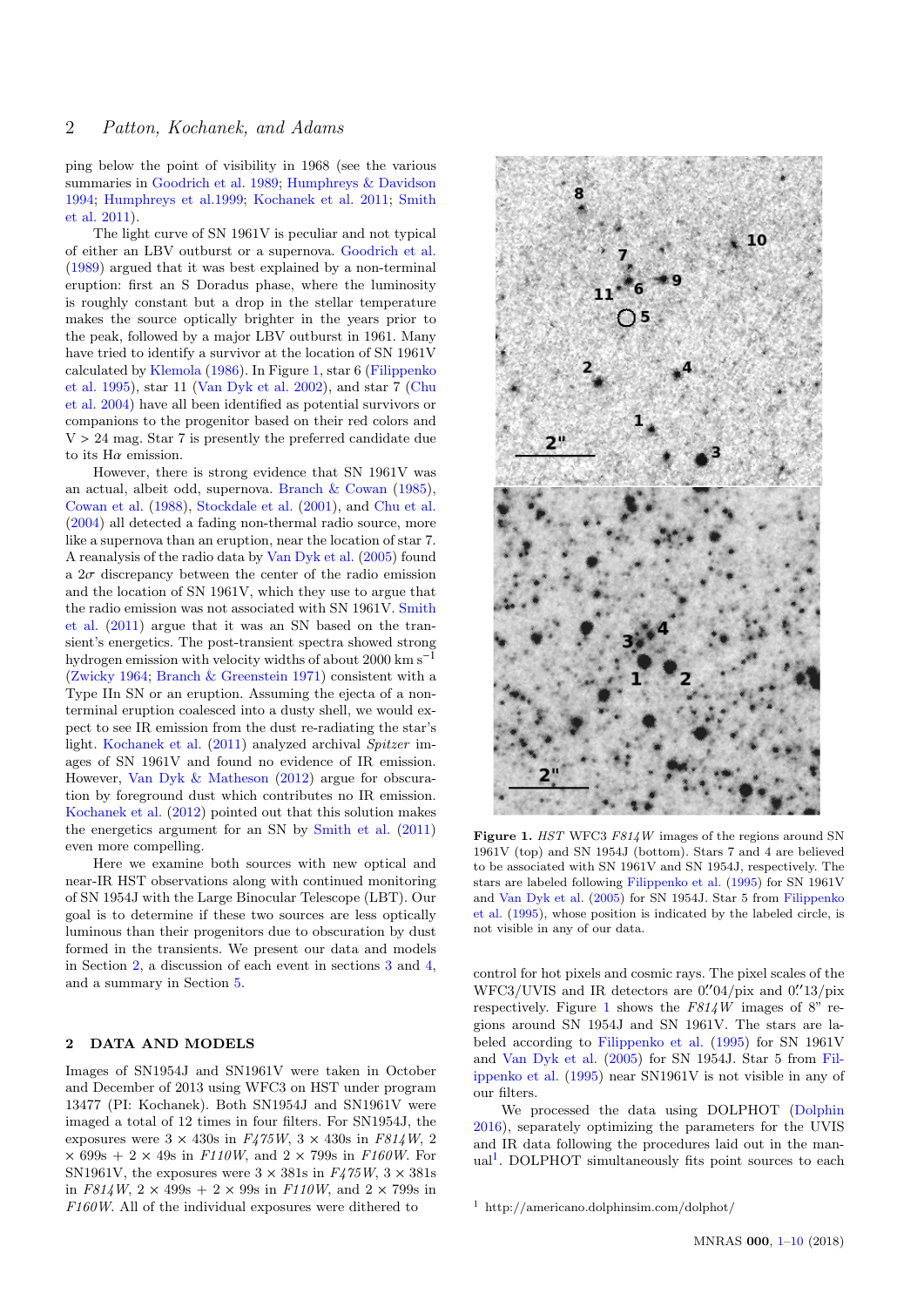image using the appropriate PSF for each filter, providing magnitudes and parameters such as sharpness and crowding. All magnitudes are on the Vega scale and presented in Table [1.](#page-3-0) Our magnitudes for SN 1954J are consistent with those in [Humphreys et al.](#page-9-8) [\(2017\)](#page-9-8), who analyzed the same data.

We adopt a distance of 3.3 Mpc to NGC 2403 [\(Freed](#page-9-24)[man & Madore](#page-9-24) [1988\)](#page-9-24) and Galactic reddening of  $E(B-V)$ 0.04 mag [\(Schlegel et al.](#page-9-25) [1998\)](#page-9-25) and correct for both prior to any modeling. We adopt a distance of 10 Mpc to NGC 1058 [\(Boroson](#page-9-26) [1981\)](#page-9-26) and Galactic reddening of  $E(B-V)$ 0.06 mag [\(Schlegel et al.](#page-9-25) [1998\)](#page-9-25) and again make the requisite reddening corrections before modeling. We assume a minimum error of 10% on the photometry. We model the stars' spectral energy distributions (SEDs) in two ways: a simple model with additional foreground extinction by an  $R_V$  = 3.1 [Cardelli et al.](#page-9-27) [\(1989\)](#page-9-27) extinction law and with DUSTY [\(Ivezic & Elitzur](#page-9-28) [1997;](#page-9-28) [Ivezic et al.](#page-9-29) [1999;](#page-9-29) [Elitzur & Ivezic](#page-9-30) [2001\)](#page-9-30). In both cases we model the stars using [Castelli & Ku](#page-9-31)[rucz](#page-9-31) [\(2004\)](#page-9-31) model atmospheres convolved with the appropriate filter functions. The parameters and their uncertainties are determined using Markov Chain Monte Carlo (MCMC) methods. We do not include the Spitzer mid-IR data analyzed in [Kochanek et al.](#page-9-7) (2011, 2012) in our SEDs because no IR emission was observed at the site of SN 1961V and only upper limits were found at the site of SN 1954J.

The simple model minimizes the fit statistic

$$
\chi^2 = \sum_{i} \left( \log L_i - \log L_i^{mod}(L_*, T_*) \right)
$$

$$
+ 0.4R_{\lambda} E(B - V) \Big)^2 / \sigma_i^2,
$$

$$
(1)
$$

where  $L_i$  and  $L_i^{mod}$  are the observed and model band luminosities  $(\lambda L_{\lambda})$ , to estimate the total luminosity  $L_{*}$ , tem-<br>persture  $T_{-}$  and additional foreground reddening  $F(R - V)$ perature  $T_*$ , and additional foreground reddening  $E(B - V)$ beyond the Galactic contribution. The  $\chi^2$  is calculated and<br>minimized in log space. DUSTV solves for radiation transfer minimized in log space. DUSTY solves for radiation transfer from the star through a dusty shell. We embed DUSTY in an MCMC driver [\(Adams & Kochanek](#page-9-32) [2015\)](#page-9-32) that allows for a dusty circumstellar shell plus a variable amount of foreground extinction. This model has the V-band optical depth  $\tau_V$  and dust temperature  $T_d$  as additional parameters. We again optimize the same fit statistic (Equation 1) but in this model, the band luminosities,  $L_i^{mod}(L_*, T_*, \tau_V, T_d)$  have<br>more parameters. We fix the dust temperature  $T_*$  at 50 K more parameters. We fix the dust temperature  $T_d$  at 50 K for all our models since the optical and near-IR bands we use have no contribution from the dust emission. For all DUSTY models we treat the dust as purely silicate as this is the type of dust expected from massive stars [\(Speck et al.](#page-9-33) [2000\)](#page-9-33). Changes in dust composition have only modest effects on our results (see [Kochanek et al.](#page-9-7) [2012](#page-9-7) for further discussion on the effects of dust composition).

Circumstellar absorption due to dust formed in the transient requires that the dust optical depth is time variable (see [Kochanek et al.](#page-9-7) [2012\)](#page-9-7). The dust forms as the ejecta cools to form a dusty circumstellar shell. As time passes, the optical depth drops as  $\tau = \tau_0(t_0/t)^2$  due to its geometric ex-<br>pansion. If the shell fragments or becomes clumpy, the drop pansion. If the shell fragments or becomes clumpy, the drop in optical depth will accelerate. A clump directly in our line of sight does not prevent a steady drop in the effective optical depth because most of the escaping emission is scattered light from a broad region across the shell. As the optical

depth drops, we should see the surviving star brighten with time, as is the case with  $\eta$  Carinae (see [Humphreys & David](#page-9-11)[son](#page-9-11) [1994\)](#page-9-11). That  $\eta$  Carinae had an extended period of constant optical flux means that it must have also been forming a dusty, optically thick wind in that period [\(Kochanek](#page-9-7) [et al.](#page-9-7) [2012\)](#page-9-7). A constant optical depth requires a steady dust forming wind and emission by hot dust, which is not seen for either SN 1954J or SN 1961V [\(Kochanek et al.](#page-9-13) [2011,](#page-9-13) [2012\)](#page-9-7).

Consider a source with intrinsic band luminosity L inside a dusty shell of optical depth  $\tau_0$  at time  $t_0$ . The observed band luminosity is then

$$
L_{obs}(t) = Le^{-\tau_0(t_0/t)^2}.
$$
\n(2)

If we detect the source at two epochs,  $t_0$  and  $t_1$ , we can determine the optical depth without reference to the object's SED or the type of dust since

$$
\frac{L_{obs}(t_1) - L_{obs}(t_0)}{L_{obs}(t_0)} = e^{\tau_0 (1 - (t_0/t_1)^2)} - 1.
$$
\n(3)

Given the optical depth  $\tau_0$ , we then know the true luminosity. Detection of a change in luminosity determines  $\tau_0$ , and limits on changes in luminosity set upper bounds on  $\tau_0$ .

Crowding, particularly in ground-based observations, means it is only possible to measure changes in luminosity. In particular, difference imaging eliminates crowding, but all you measure is  $ΔL(t_1, t_0) = L_{obs}(t_1) - L_{obs}(t_0)$ . Given a long enough light curve, one can still determine both L and  $\tau_0$ , but our observations have too short a time baseline to do so. If a change in luminosity is observed, then there is a joint constraint on *L* and  $\tau_0$ . An upper limit on the change in luminosity ∆*L*max, provides an upper limit on the luminosity of the source,

$$
L < \frac{\Delta L_{max}}{e^{-\tau_0(t_0/t_1)^2} - e^{-\tau_0}},\tag{4}
$$

as a function of the optical depth.

For SN 1954J, we have HST observations separated by roughly 10 years, with  $t_0 \approx 50$  and  $t_1 \approx 60$ , corresponding to a fractional change in optical depth of  $t_0^2/t_1^2 \approx 0.7$ . We also have R-band LBT data covering a similar baseline with  $t_0 \approx 54$  and  $t_1 \approx 64$  so again  $t_0^2/t_1^2 \approx 0.7$ . For SN 1961V we have HST observations separated by roughly 20 years, with  $t_0 \approx 40$  and  $t_1 \approx 60$ , so the fractional change in the optical depth,  $t_0^2/t_1^2 \approx 0.4$ , is large. This will make it difficult to invoke a significant optical dopth without also requiring an invoke a significant optical depth without also requiring an intrinsically low luminosity source.

Finally, both star 4 near SN 1954J and star 7 near SN 1961V have strong, broad H $\alpha$  emission, which [Van Dyk &](#page-9-22) [Matheson](#page-9-22) [\(2012\)](#page-9-22) and [Humphreys et al.](#page-9-8) [\(2017\)](#page-9-8) use to argue that both transients had survivors. For a fully ionized, constant density, thin hydrogen shell of mass *M* and radius  $R = vt$ , the H $\alpha$  recombination luminosity is

$$
L_{H\alpha} = \frac{M^2 \alpha_{H\alpha} E_{H\alpha}}{4\pi \Delta R^3 m_p^2},\tag{5}
$$

where  $\alpha_{H\alpha} \approx 10^{-13}$  cm<sup>3</sup> s<sup>-1</sup>,  $E_{H\alpha} = 1.89$  eV,  $m_p$  is the proton<br>mass. A is the fractional shell thickness, y is the expansion mass,  $\Delta$  is the fractional shell thickness, v is the expansion velocity, and *t* is the expansion time. This assumes that the outbursts were single events with no continuous outflows. For SN 1961V, this assumption follows a previous analysis by [Van Dyk & Matheson](#page-9-22) [\(2012\)](#page-9-22). For SN 1954J, we consider the possibility of dense stellar wind below. Note that the  $Ha$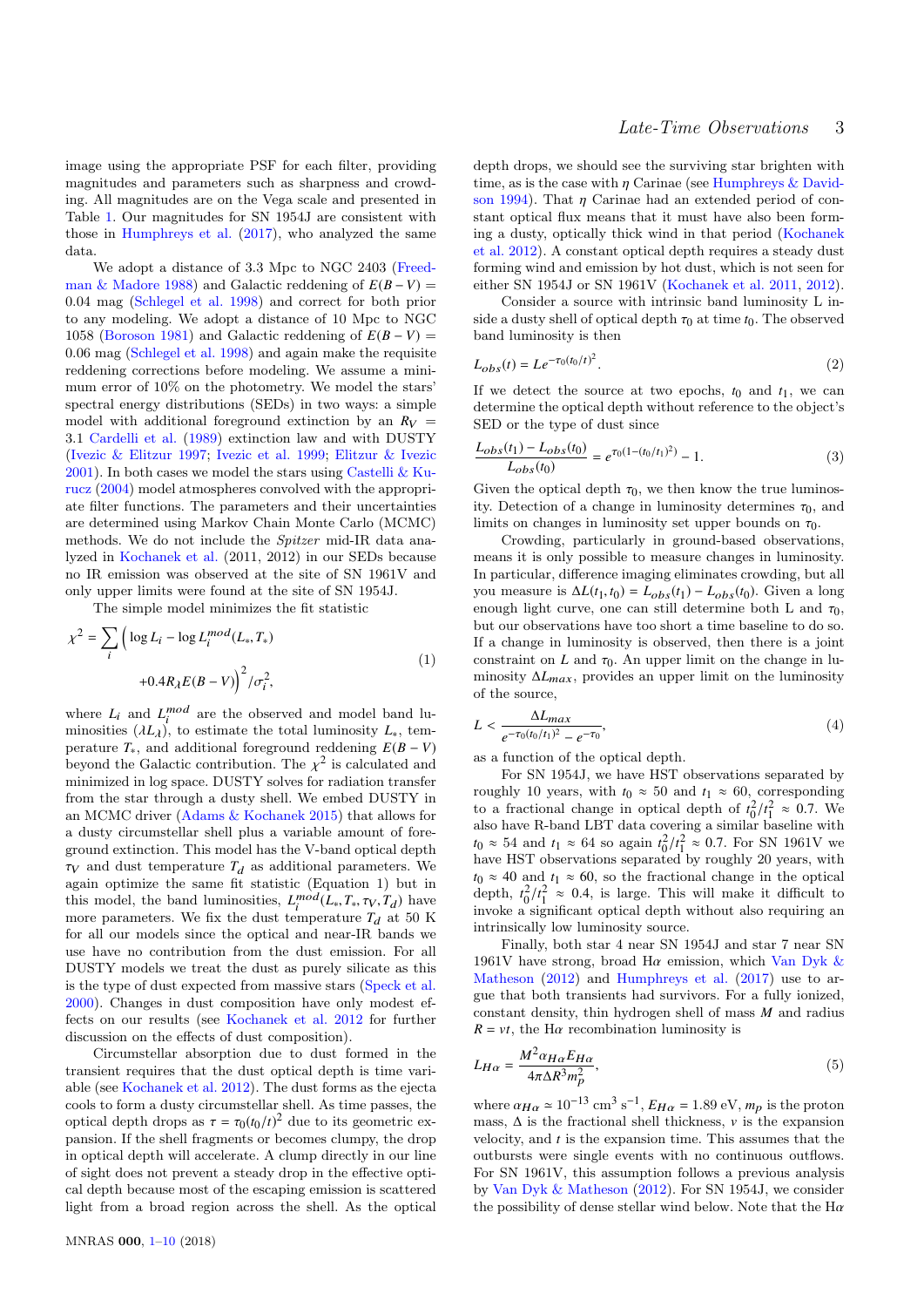# 4 Patton, Kochanek, and Adams

<span id="page-3-0"></span>Table 1. HST photometry of stars near SN 1954J and SN 1961V

| Event    | Object     | F475W  | err   | F814W  | err   | <i>F110W</i> | err   | <i>F160W</i> | err   |
|----------|------------|--------|-------|--------|-------|--------------|-------|--------------|-------|
| SN 1954J | Star 1     | 24.157 | 0.021 | 20.714 | 0.006 | 19.573       | 0.002 | 18.618       | 0.002 |
|          | Star 2     | 24.101 | 0.020 | 20.820 | 0.006 | 19.710       | 0.002 | 18.729       | 0.002 |
|          | Star 3     | 23.190 | 0.012 | 23.073 | 0.021 | 23.109       | 0.018 | 22.940       | 0.034 |
|          | Star $4^*$ | 24.084 | 0.022 | 22.630 | 0.017 | 22.023       | 0.008 | 21.591       | 0.012 |
| SN 1961V | Star 6     | 26.399 | 0.089 | 23.752 | 0.033 | 22.695       | 0.012 | 21.823       | 0.012 |
|          | Star $7^*$ | 25.808 | 0.058 | 25.198 | 0.103 | 24.418       | 0.045 | 23.831       | 0.056 |
|          | Star 11    | 27.946 | 0.302 | 25.218 | 0.089 | 24.174       | 0.035 | 23.310       | 0.036 |

\* The most likely eruption survivor

## <span id="page-3-1"></span>Table 2. Best fit DUSTY models

| Event           | Object                                                              | $T_{eff}$<br>(K)                                                                                                                    | $log L_*$                                                                                                                                                                    | $E(B-V)$<br>(mag)                                                                                                              | $\chi^2$ /dof                             | Priors                          |
|-----------------|---------------------------------------------------------------------|-------------------------------------------------------------------------------------------------------------------------------------|------------------------------------------------------------------------------------------------------------------------------------------------------------------------------|--------------------------------------------------------------------------------------------------------------------------------|-------------------------------------------|---------------------------------|
| SN 1954J        | Star 1<br>Star 2<br>Star 3<br>Star $\boldsymbol{4}^*$<br>Star $4^*$ | $3730^{+3230}_{-190}$<br>3810 <sup>+12760</sup><br>$-240$<br>$12470^{+1480}_{-3280}$ $6590^{+3290}_{-1540}$<br>$5230^{+290}_{-350}$ | 4.63 <sup>+0.89</sup><br>4.59 <sup>+2.03</sup><br>4.18 <sup>+0.98</sup><br>4.18 <sup>+0.98</sup><br>4.01 <sup>+0.62</sup><br>4.01 <sup>+0.62</sup><br>$3.71_{-0.07}^{+0.06}$ | $0.25_{-0.19}^{+1.20}$<br>$0.26_{-0.20}^{+1.60}$<br>$0.14_{-0.11}^{+0.19}$<br>$0.39_{-0.35}^{+0.41}$<br>$0.09_{-0.08}^{+0.07}$ | 0.077<br>0.049<br>0.392<br>0.047<br>0.468 | No $T_*$ prior<br>$T_*$ prior   |
| <b>SN 1961V</b> | Star 6<br>Star $7^*$<br>Star $7^*$<br>Star 11                       | $4740^{+760}_{-880}$<br>$5860^{+10570}_{-180}$ $7510^{+830}_{-770}$ $4830^{+1010}_{-950}$                                           | $4.58_{-0.31}^{+0.19}$<br>$3.78^{+1.40}_{-0.00}$<br>$3.78^{+0.06}_{-0.06}$<br>$4.01^{+0.25}_{-0.30}$                                                                         | $0.56_{-0.52}^{+0.23}$<br>$0.04_{-0.01}^{+0.70}$ $0.06_{-0.05}^{+0.03}$ $0.59_{-0.50}^{+0.32}$                                 | 0.000<br>8.228<br>0.00<br>0.046           | All bands<br>Optical bands only |

\* The most likely eruption survivor.

NOTE - Errors reflect the 90% confidence interval. The extinction represents additional absorption beyond the Galactic contribution.

<span id="page-3-2"></span>Table 3. 2-star models of star 4 near SN 1954J

| model type                                                                                                                       | Τн<br>K)                         | $\mathrm{T}_{C}$<br>(K)                                                                                       | $log L_H$                                                                                                          | $\log L_C$                                                                                                         | $E(B-V)$<br>(mag)                                                                                           | $v^2$ /dof                       |
|----------------------------------------------------------------------------------------------------------------------------------|----------------------------------|---------------------------------------------------------------------------------------------------------------|--------------------------------------------------------------------------------------------------------------------|--------------------------------------------------------------------------------------------------------------------|-------------------------------------------------------------------------------------------------------------|----------------------------------|
| 2 stars fixed $T_H$ and $T_C$<br>2 stars fixed $T_H$ and $T_C$<br>2 stars fixed $T_H$ and $T_C$<br>2 stars fixed $T_H$ and $T_C$ | 10000<br>15000<br>20000<br>25000 | $5180^{+470}$<br>$5180^{+450}_{-450}$<br>$5190^{+480}_{-460}$<br>$5200^{+440}_{-460}$<br>$5180^{+470}_{-430}$ | $\substack{0.30^{+2.76}_{-0.16} \\ 0.40^{+3.22}_{-0.21} \\ 1.00^{+2.57}_{-0.82}_{-0.82} \\ 1.06^{+2.76}_{-0.90} }$ | $3.70^{+0.11}_{-0.10}$<br>$3.70^{+0.12}_{-0.09}$<br>$3.70^{+0.11}_{-0.11}$<br>$-0.10$<br>$3.70^{+0.11}$<br>$-0.09$ | $0.08^{+0.15}_{-0.08}$<br>$0.08^{+0.18}_{-0.08}$<br>$0.08_{-0.08}^{+0.13}_{-0.08}$<br>0.08 <sup>+0.15</sup> | 0.233<br>0.233<br>0.233<br>0.233 |

NOTE - Here H refers to the hot star and C to the cooler star. Errors reflect the 90% confidence interval.

luminosity is not constant but decays as  $L_{H\alpha} \propto R^{-3} \propto t^{-3}$ <br>with time If the H $\alpha$  emission comes from photoionizing the with time. If the  $H\alpha$  emission comes from photoionizing the ejecta, then the luminosity provides an estimate of the mass, with

$$
M \simeq 0.1 v_3^{3/2} t_{50}^{3/2} L_{36}^{1/2} \Delta_{0.1}^{1/2} M_{\odot},
$$
 (6)

where  $t = 50t_{50}$  years,  $v = 1000v_3$  km s<sup>-1</sup>,  $L_{H\alpha} = 10^{36}L_{36}$ <br>org s<sup>-1</sup> and  $\Lambda = 0.1\Lambda_{36}$ . erg s<sup>-1</sup>, and  $\Delta = 0.1\Delta_{0.1}$ .<br>Any dust formed in

Any dust formed in the ejecta is mixed with the hydrogen, so the dust optical depth of the ejecta is

$$
\tau = \frac{M\kappa}{4\pi R^2} \tag{7}
$$

where  $\kappa$  is the dust opacity. We can solve for the total  $H\alpha$  luminosity in terms of the optical depth  $\tau$  and ejection velocity

 $v$  to find that

$$
L_{H\alpha} = \frac{4\pi v t \tau^2 \alpha_{H\alpha} E_{H\alpha}}{\Delta \kappa^2 m_p^2}.
$$
\n(8)

Note that this scaling only depends on dust properties like size distribution and composition only through the opacity. This does not account for dust absorption in the shell. While there is no analytic expression for a shell, the observed luminosity from a cube of side  $2R$  is smaller by  $(1-e^{-2\tau})/2\tau$ ,<br>which goes to  $1/2\tau$  in the limit of large optical dopth. The which goes to  $1/2\tau$  in the limit of large optical depth. The the regions where the optical depth to the observer is  $\tau \lesssim 1$ <br>which is a fraction  $\tau^{-1}$  of the overall volume. Thus, in the −1 scaling is generic because you only see radiation from which is a fraction  $\tau^{-1}$  of the overall volume. Thus, in the high optical donth limit high optical depth limit

$$
L_{H\alpha} \simeq \frac{4\pi\nu\iota\tau\alpha_{H\alpha}E_{H\alpha}}{\Delta\kappa^2 m_p^2}.\tag{9}
$$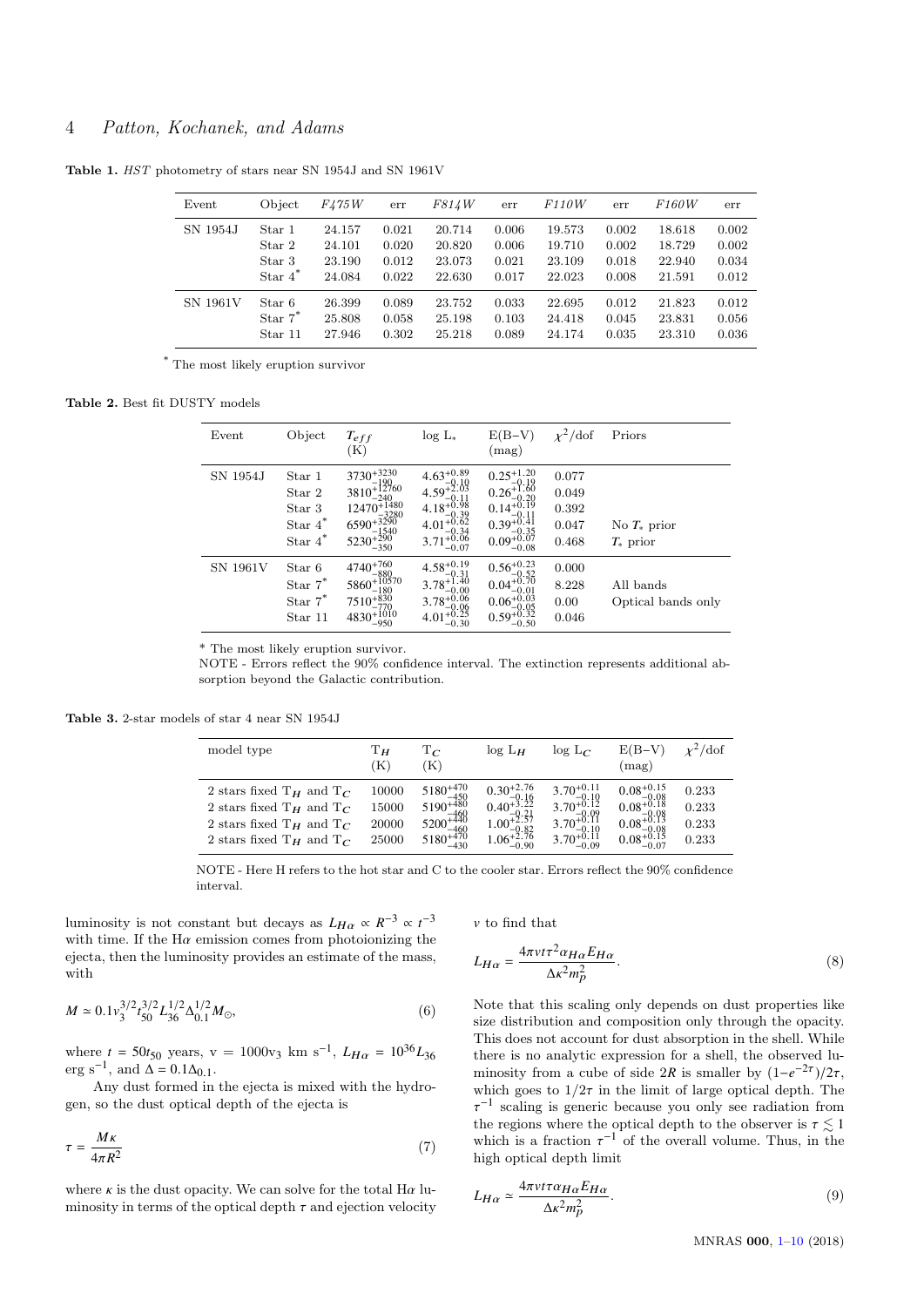Solving for  $\tau$  we find,

$$
\tau = 0.07\kappa_2 t_{50}^{-1/2} v_3^{-1/2} L_{36}^{1/2} \Delta_{0.1}^{1/2}
$$
\n
$$
\text{for } \tau \le 1, \text{ and}
$$
\n(10)

$$
\tau \simeq 0.00 \kappa_2^2 t_{50}^{-1} v_3^{-1} L_{36} \Delta_{0.1}
$$
\n(11)

for  $\tau \geq 1$ , where  $\kappa = 100\kappa_2$  cm<sup>2</sup> g<sup>-1</sup>. If the material is in a uniform sphere, then the optical dopth is larger by  $(3/\Lambda)^{1/2}$ uniform sphere, then the optical depth is larger by  $(3/\Delta)^{1/2}$ or  $(3/\Delta)$  for the low and high  $\tau$  cases, respectively. We also note that the dust destruction time in such a photoionized nebula is  $\gg 10^2$  years (see, e.g., [Draine](#page-9-34) [1995\)](#page-9-34). Dust formed in the ejecta will continue to be present if the ejecta is photoionized at a later time.

Finally, we consider a scenario put forth by [Humphreys](#page-9-8) [et al.](#page-9-8) [\(2017\)](#page-9-8), where the H $\alpha$  emission comes from a dense stellar wind of a binary companion. The  $H\alpha$  luminosity of the wind is

$$
L_{H\alpha} = \frac{\dot{M}^2 \alpha E_{H\alpha}}{4\pi v_w^2 \mu^2 m_p^2 R_*}.
$$
\n(12)

where  $\dot{M}$  is the mass loss rate,  $v_w$  is the wind speed, and  $R_*$ is the stellar radius. The Thomson optical depth of the wind is

$$
\tau_T = \frac{\dot{M}\kappa_T}{4\pi R_* \nu} \tag{13}
$$

where the Thomson opacity is  $\kappa_T \simeq 0.5 \text{ cm}^2/\text{g}$ . [Humphreys](#page-9-8) [et al.](#page-9-8) [\(2017\)](#page-9-8) want  $\tau_T \approx 1$  to explain the shape of the line profile of SN 1954J. The  $Ha$  luminosity is then

$$
L_{H\alpha} = \frac{4\pi R_{*}\alpha E_{H\alpha}\tau_T^2}{\mu^2 m_P^2 \kappa_T^2},\tag{14}
$$

in terms of its Thomson optical depth. Finally, we can express the stellar radius  $R_*^2 = L_* / 4\pi \sigma T_*^4$  in terms of the stellar<br>luminosity *L* and effective temperature *T* to find that luminosity  $L_*$  and effective temperature  $T_*$ , to find that

$$
L_{H\alpha} = 84L_{*2}^{1/2}T_{*2}^{-2}\tau_T^2L_{\odot}
$$
\n(15)

for  $L_* = 100L_{*2}L_{\odot}$ ,  $T_* = 20000T_{*2}$  K,  $\kappa = 0.5$  cm<sup>2</sup>/g,  $\alpha = 10^{-13}$  cm<sup>3</sup>/s and  $\mu = 1$  $10^{-13}$  cm<sup>3</sup>/s and  $\mu = 1$ .

Adding dusts obscuration has an interesting consequence due to the  $L_{H\alpha} \propto L_{*2}^{1/2}$ <br>Let  $L_{\alpha}$  e and  $L_{\beta}$  be the H $\alpha$  lux  $\frac{1}{2}$  scaling of Equation 15. Let  $L_{H\alpha0}$  and  $L_{*0}$  be the H $\alpha$  luminosity inferred from the line flux and the stellar luminosity inferred from Equation line flux and the stellar luminosity inferred from Equation 15 assuming there is no dust. Suppose we add a dust optical depth  $\tau_{\alpha}$  at the wavelength of H $\alpha$ . Then the true line luminosity is  $L_{H\alpha} = L_{H\alpha0} \exp(\tau_{\alpha})$  and we must have  $L_* = L_{*0} \exp(2\tau_\alpha)$ . This means that the expected flux of the star,  $F_* \propto L_* \exp(-\tau_\alpha) \propto L_{*0} \exp(\tau_\alpha)$  actually increases rather than decreases as you try to obscure the star behind dust because of how the H $\alpha$  luminosity depends on  $L_*$  when you hold the Thomson optical depth of the wind constant. Note that if we consider the flux of the star near  $H\alpha$  this is completely independent of dust properties.

#### <span id="page-4-0"></span>3 SN 1954J IN NGC 2403

All four stars in the environment of SN 1954J are well fit as single stars. Table [2](#page-3-1) lists the best fit parameters for each star and Figure [2](#page-5-0) shows each star's SED after being corrected for the model foreground extinction. We assumed the same

foreground extinction for the archival and current band luminosities. [Humphreys et al.](#page-9-8) [\(2017\)](#page-9-8) argue that an additional  $A_V$  of 0.8-0.9 beyond Galactic is necessary to properly fit each star, which is consistent with our findings. Stars 1 and 2 appear to be red giants and star 3 is an A or B star.

The candidate counterpart to SN 1954J, star 4, has an intermediate temperature. [Humphreys et al.](#page-9-8) [\(2017\)](#page-9-8) note that their blackbody fit gives  $T \approx 6600$  K while their spectroscopic estimate is 5000 K. Our fits based on model atmospheres have uncertainties large enough to be consistent with either estimate  $(T_* \approx 6600^{+3300}_{-1500} \text{ K})$ . If we constrain its temperature to lie within 10% of their spectroscopic temperature by including a penalty of  $(T_* - 5000)^2 / \sigma_T^2$  with  $\sigma_T$ <br>- 500 K in the fit statistic the difference in the fit statistic  $= 500$  K in the fit statistic, the difference in the fit statistic between the two models  $(\Delta \chi^2 = 0.42)$  shows that the SED<br>is consistent with the spectroscopic temperature (see Table is consistent with the spectroscopic temperature (see Table [2\)](#page-3-1).

We again modeled star 4 with DUSTY, this time including the temperature prior and allowing the circumstellar optical depth  $(\tau_v)$  to vary. If we allow both the foreground and circumstellar extinction to vary we, not surprisingly, find degenerate solutions. If we fix the the foreground extinction to  $E(B - V) = 0.25$  to match the neighboring stars, tinction to  $E(B - V) = 0.25$  to match the neighboring stars,<br>we find  $\tau_V = 0.03^{+0.73}$  consistent with the results from we find  $\tau_V = 0.03^{+0.73}_{-0.03}$ , consistent with the results from [Kochanek et al.](#page-9-7) [\(2012\)](#page-9-7), while if we fix  $E(B - V) = 0$ , we find  $\tau_V = 1.26^{+0.75}_{-1.08}$ .<br>Humphreys et

[Humphreys et al.](#page-9-8) [\(2017\)](#page-9-8) ultimately propose that the system consists of two stars, a "cold" star with  $T_C \approx 5000$ K and  $\log L_* \approx 4.6$  and a "hot" star with  $T_H \approx 20000$  K and log  $L_* \approx 5.3$ . To explore this model further, we constrained the temperature of the cooler star by our temperature prior of  $T_C = 5000 \pm 500$  K and consider fixed temperatures for the hot star of  $T_H = 10000, 15000, 20000,$  and 25000 K. The luminosities of the two stars were free to vary, but with a conservative penalty in the fit statistic of  $(L_H/L_C)^2$  for the  $F_475W$  and  $F814W$  band luminosities if  $L_H > L_C$ . We know from the [Humphreys et al.](#page-9-8) [\(2017\)](#page-9-8) spectrum that the observed optical flux has to be dominated by the cooler star, so we (conservatively) should not allow the hot star to dominate the optical emission. Both stars are subject to the same extinction.

The results for these models are shown in Table [3.](#page-3-2) One can never rule out the presence of a hot star, but all of our models require the hot star to have a negligible luminosity which cannot produce sufficient ionizing photons to explain the line emission. If we try to put in a hot star with a luminosity of  $L_H = 10^{5.3} L_{\odot}$  and  $T_H = 20000$  K, as proposed by [Humphreys et al.](#page-9-8) [\(2017\)](#page-9-8), we find unacceptable fits with  $\chi^2 = 4.4.$ 

While we agree with [Humphreys et al.](#page-9-8) [\(2017\)](#page-9-8) on the amount of dust, either foreground or circumstellar, needed to reproduce the stellar colors, [Humphreys et al.](#page-9-8) [\(2017\)](#page-9-8) then add  $A_V = 2.5$  of gray dust to allow star 4 to be intrinsically more luminous. They argue that the grains formed in the eruption might be large enough to be effectively gray. Such dust cannot be identified in the SED fits, but it is constrained by the time variability of the source and the Hα luminosity.

As discussed in Section [2,](#page-1-1) we can use variability to constrain the optical depth of any dust formed in the transient. For SN 1954J, we can do this in two ways. First, we have archival R band images from the Large Binocular Telescope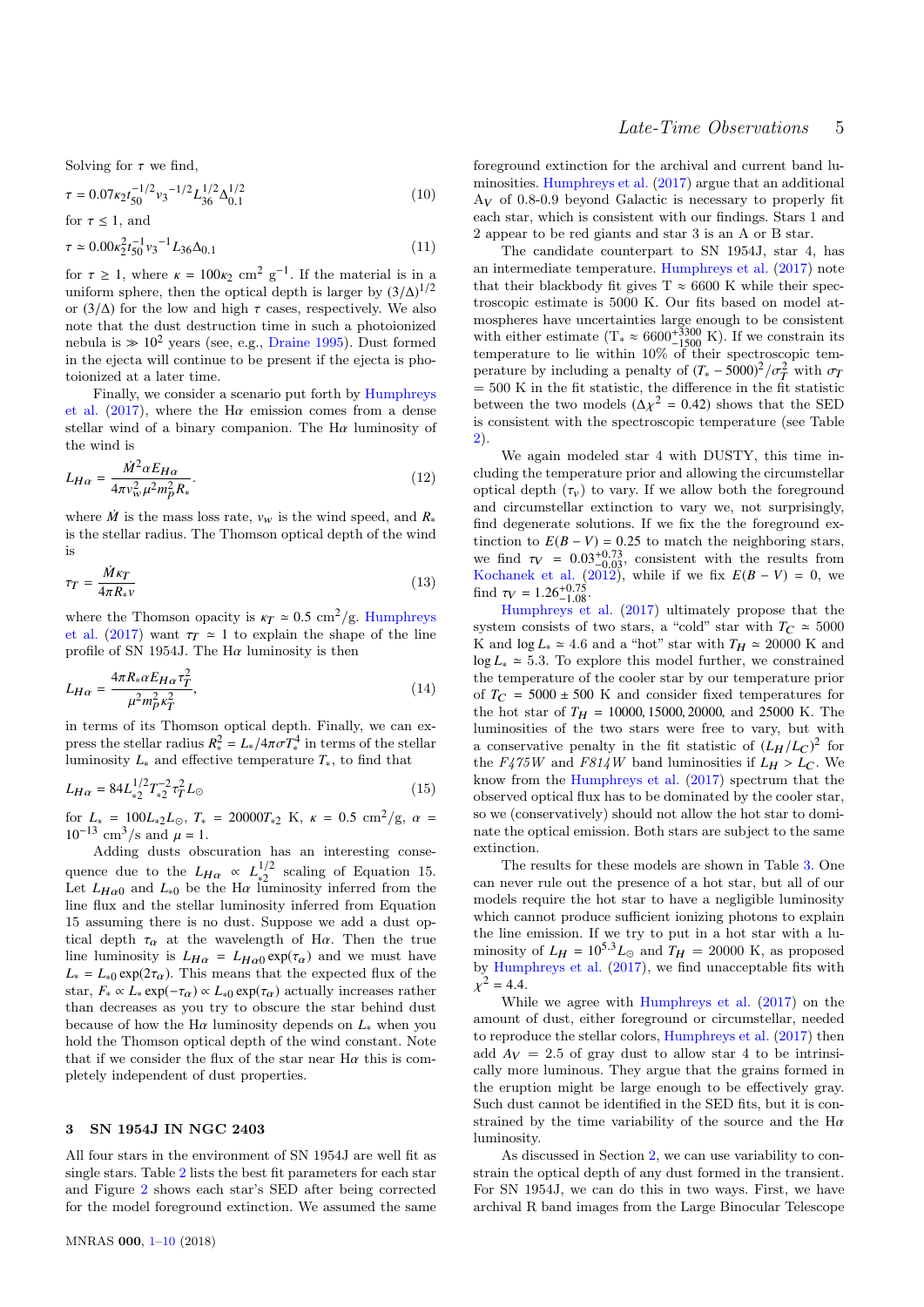

<span id="page-5-0"></span>Figure 2. The SEDs of stars 1, 2, 3, and 4 near SN 1954J for our current data (circles) and the archival ACS/WFC F475W, F606W, and F814W photometry (stars) from [Humphreys et al.](#page-9-8) [\(2017\)](#page-9-8). The model SED for star 4 includes the temperature prior  $T_* = 5000 \pm 500$ K. The F475W and F814W points are offset by  $\pm$  0.01  $\mu$ m from the mean filter wavelength so that they do not overlap. These models assume the foreground extinction for the best fit single star models (i.e., Table [2\)](#page-3-1)

from March 2008 through May 2018 [\(Gerke et al.](#page-9-35) [2015;](#page-9-35) [Adams et al.](#page-9-36) [2017\)](#page-9-36). We see no variability at its location. To set a limit on the variability, we selected a nine-point grid with 2" offsets from the location of SN 1954J and measured the brightness in each epoch at each point over the 9 year time span. The average slope at the site of SN 1954J was  $30 \pm 90$  counts/year. Taking our  $1\sigma$  upper limit as the estimate, the average slope was 120 counts/year, which at 0.36 L<sub> $\odot$ </sub>/count, corresponds to approximately 43 L $_{\odot}$ /year, or an upper limit of  $\Delta L = 430$  L<sub>☉</sub> over the 10 year baseline.

We know from the HST data and the SED fits to star 4 that the observed R band luminosity in 2013.9 was  $L_R$  = 7527 $L_{\odot}$ . The LBT data span from 2008.5 ( $t_a \approx 54$  years) to 2018.4 ( $t_b \approx 64$  years) so the change in luminosity should be

$$
\Delta L = L_R e^{\tau_{HST}} \left[ e^{-\tau_{HST}(t_{HST}/t_b)^2} - e^{-\tau_{HST}(t_{HST}/t_a)^2} \right],\tag{16}
$$

where  $t_{HST} \approx 60$  years. The observed lack of variability implies an upper limit on the R band optical depth of  $\tau_{HST}$  < 0.16 at R band at the time of the HST observations.

The second approach is to compare our new HST photometry to that from [Humphreys et al.](#page-9-8) [\(2017\)](#page-9-8), who present photometry updated from the initial results reported in [Van Dyk](#page-9-6) [et al.](#page-9-6) [\(2005\)](#page-9-6). They report  $F475W$  and  $F814W$  magnitudes of 24.11 mag and 22.73 mag, respectively, as shown in Figure [2.](#page-5-0) These correspond to changes of 0.03 mag and 0.10 mag, both in the sense of the star brightening. If we treat these as upper limits on the star becoming brighter, Equation 3 implies  $\tau_{F475W}$  < 0.07 and  $\tau_{F814W}$  < 0.25 at the time of the first HST epoch near the end of 2013. The lack of variability strongly implies that star 4 cannot be surrounded by a dusty expanding medium with any significant optical depth.

Finally, [Van Dyk et al.](#page-9-6) [\(2005\)](#page-9-6) argued that star 4 was the most likely survivor of SN 1954J due to its strong Hα emission. Like the lack of optical variability, the lack of  $H\alpha$ variability is difficult to reconcile with material ejected in 1954. Recall that  $H\alpha$  emission coming from the ionized ejecta should fall off like  $t^{-3}$  (Equation 5). [Humphreys et al.](#page-9-8) [\(2017\)](#page-9-8) report no significant change in the H $\alpha$  flux between 2014.0 and 2017.1, a period over which we would expect the  $H\alpha$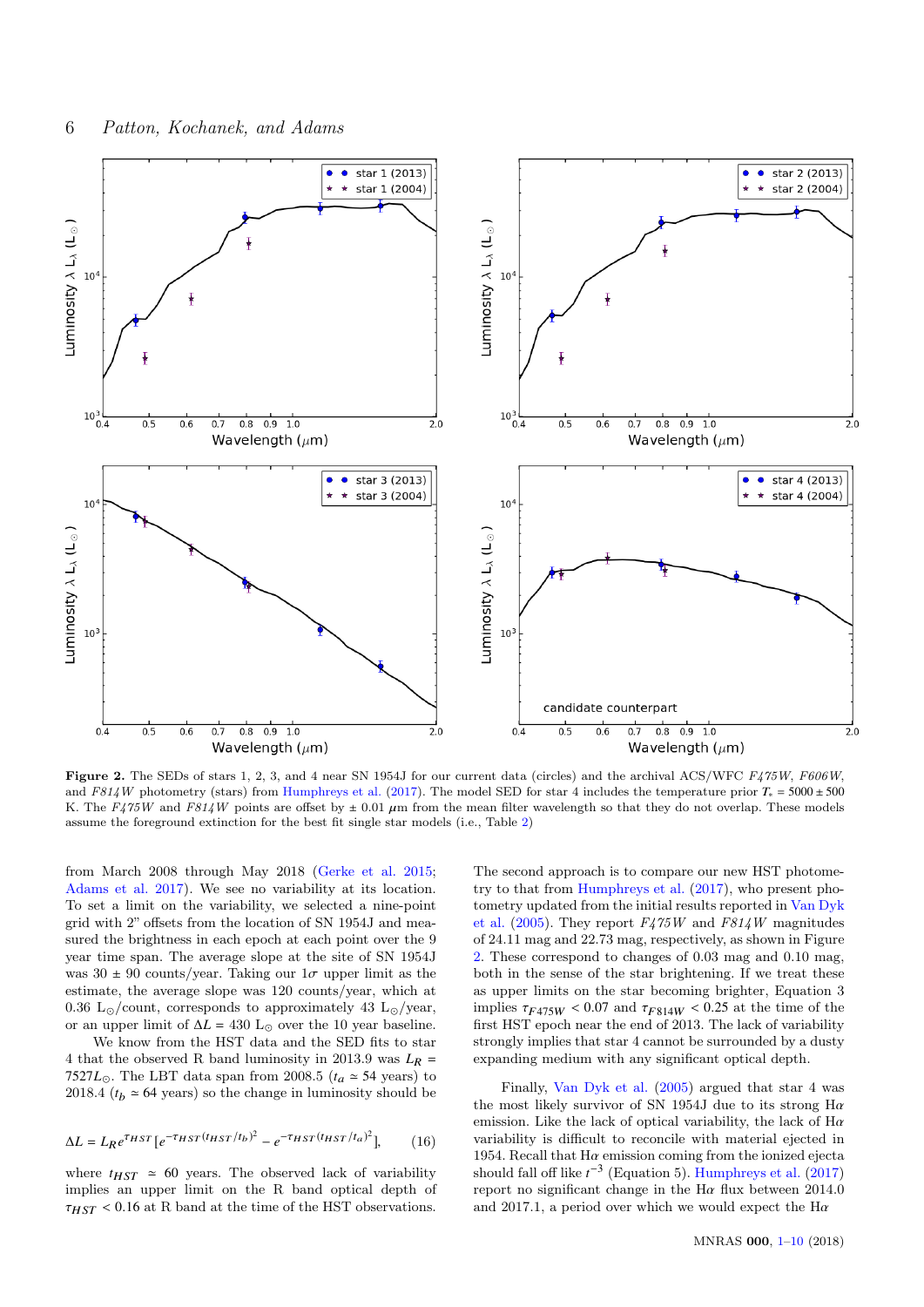

<span id="page-6-0"></span>Figure 3. The measured SED of stars 6 (top left), star 11 (bottom left), and candidate counterpart star 7 (right) near SN 1961V with our current data (circles) and the archival photometry (stars and triangles) from [Van Dyk et al.](#page-9-3) [\(2002\)](#page-9-3). In the top right panel we show the best fit to the full SED while the bottom panel shows the fit to just the optical bands. Star 7 appears to have significantly faded but this may be an artifact (see text).

flux to drop by ∼ 14%. More significantly, the H $\alpha$  flux found by [Humphreys et al.](#page-9-8) [\(2017\)](#page-9-8) appears to be significantly greater than that reported by [Van Dyk et al.](#page-9-6) [\(2005\)](#page-9-6) at 2002.9, a period over which the H $\alpha$  luminosity should have dropped by a factor of  $\sim$  2. [Van Dyk et al.](#page-9-6) [\(2005\)](#page-9-6) did report poor seeing conditions, which may account for the difference in luminosity.

We can also use the observed  $H\alpha$  luminosity of  $L_{H\alpha}$  $= 1.3 \times 10^{36}$  erg s<sup>-1</sup> [\(Humphreys et al.](#page-9-8) [2017\)](#page-9-8) to constrain<br>the dust optical dopth. Following the arguments in Section the dust optical depth. Following the arguments in Section [2,](#page-1-1) we find that the amount of dust associated with the  $H\alpha$ emission can be at most

$$
\tau \approx 0.073 \kappa_2 t_{50}^{-1/2} v_3^{-1/2} \Delta_{0.1}^{1/2},
$$
  
in the low optical depth limit and (17)

$$
\tau \approx 0.004 \kappa_2^2 t_{50}^{-1} v_3^{-1} \Delta_{0.1},\tag{18}
$$

in the high optical depth limit. Here we set  $t_{50} = 1.26$ , corresponding to the optical depth in 2017. Both of these results are consistent with our upper limits on circumstellar

absorption from the variability, and neither imply a high optical depth. If additional absorption is placed outside the  $\mathrm{H}\alpha$ emitting region, the limits on  $\tau$  increase as  $L_{H\alpha}^{1/2}$  ( $L_{H\alpha}$ ) in the low (bigh) optical dopth limit. However, such dust would the low (high) optical depth limit. However, such dust would have to be pre-existing and not formed in the transient.

Finally, in the hot binary companion with a wind scenario used by [Humphreys et al.](#page-9-8) [\(2017\)](#page-9-8) to explain the broad asymmetric wings of star  $4's$  H $\alpha$  profile with Thompson scattering, Equation 15 means that  $L_{H\alpha} = 340$  L<sub>o</sub> corresponds to a stellar luminosity of  $\rm L_{*} = 1600~L_{\odot}$  for a Thompson optical depth of  $\tau_T = 1$  and no dust extinction. This already appears to rule out this hypothesis, as it is very difficult to see how a star could emit a fifth of its total luminosity in  $H\alpha$  emission. The luminosity is also above our limits for the luminosity of a hot companion (Table [3\)](#page-3-2). If we now add extinction, not only are the luminosity limits on a companion violated even further, but the constraint of a constant Hα luminosity would actually force the optical continuum flux from the companion upwards rather than downwards, in further conflict with the data. In summary, our SED fits, the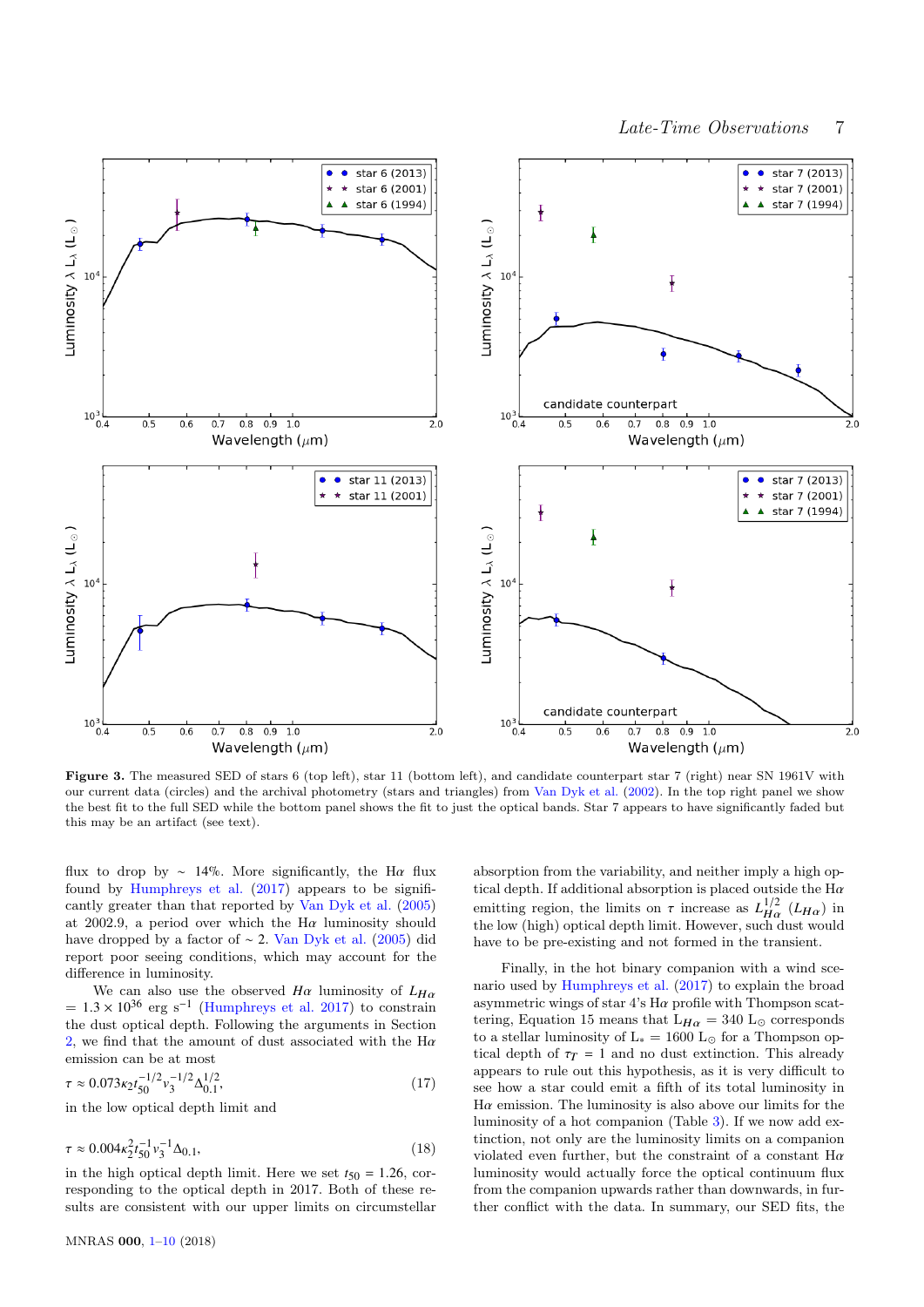lack of variability, and the  $H\alpha$  luminosity and its evolution in either a shell or a wind scenario all suggest that star 4 has negligible circumstellar extinction associated with the transient or any present day wind. Aside from the SED fits, these constraints apply even to gray dust.

## <span id="page-7-0"></span>4 SN 1961V IN NGC 1058

Table [1](#page-3-0) also includes the photometry of stars 6, 7, and 11 (see Figure [1\)](#page-1-0) near SN 1961V, where star 7 is believed to be the counterpart of SN 1961V. The SEDs of the stars are shown in Figure [3.](#page-6-0) Both the archival and current band luminosities have been corrected for foreground Galactic extinction. We modeled the stars with DUSTY, with the results in Table [2](#page-3-1) and Figure [3.](#page-6-0) Stars 6 and 11 are well fit, but star 7 is not, as might be expected given the SED. The issue appears to be crowding in the WFC3/IR images, where stars 7 and 6 are not well resolved. This is reflected in the DOLPHOT crowding parameter for star 7. Crowding measures how much brighter a star would be in magnitudes for a given filter if all of the stars in the image were not fit simultaneously. Star 7 has crowding corrections of 0.501 mag and  $0.712$  mag in  $F110W$  and  $F160W$  respectively, compared to 0.050 mag and 0.099 mag in  $F475W$  and  $F814W$ . This likely makes the near-IR photometry of star 7 unreliable.

Since we were unable to "fix" the photometry, we first worked to obtain upper limits on the luminosity of star 7. We calculate the total stellar luminosity normalized to the star's luminosity at F475W over a grid of temperature and  $E(B - V)$ . We let temperature run from 3500 K to 25000 K in increments of 500 K. We let the reddening run from  $E(B - V) = 0$  to 1 in increments of 0.05 mag and from 1 to 2 in increments of 0.1 mag. Given the total luminosity we calculate the band luminosities for the other three filters and set  $\chi^2 = \sum_i (L_i/L_{mod})^2$ , keeping only the points with  $\chi$  =  $\sim$ , order parameters are the state interacting  $(32 \text{ m})$  the flux in each of the other three filters by a factor of two.  $2 \leq 12$ , corresponding to the model exceeding (on average) We then repeat the process, this time normalizing to the luminosity in F160W.

Figure [4](#page-7-1) shows the allowed luminosities as a function of *E*(*B* − *V*) and fixed temperature for both the blue- and red-normalized models. The progenitor had  $L_* \approx 10^{6.4}$  L<sub>o</sub> [\(Goodrich et al.](#page-9-10) [1989\)](#page-9-10), so we expect the survivor to be comparably luminous. Only the hottest stars with the highest reddening come close to reaching the progenitor luminosity. The measured stellar luminosity and  $E(B - V)$  for stars 6 and 11 are shown for comparison. In these models, hot stars can be luminous because they need only pass through the  $F475W$  band point while lying below all the other bands. In the red-normalized case, with the right amount of extinction, the observed SED can be matched to the extincted Rayleigh-Jeans tail of a hot star, allowing the very high total luminosities for the red-normalized case.

However, we trust both the  $F475W$  and  $F814W$  band luminosities and so should have our models fit both. Unlike the IR data, there are no flags indicating any problems, and star 7 is nicely visible and isolated in both images. If we ignore star 7's near-IR photometry and just model the optical photometry with DUSTY (see Figure [3\)](#page-6-0), we find much tighter constraints on the star's temperature, luminosity, and foreground extinction. Table [2](#page-3-1) shows the results.



<span id="page-7-1"></span>Figure 4. Constraints on the luminosity and E(B−V) of star 7 from our photometry normalized at either  $F475W$  (solid) or F110W (dot-dashed). Stars 11 (magenta) and 6 (orange) are shown for comparison.  $E(B - V)$  is the extinction in excess of the Galactic contribution.

The luminosity is required to be nearly three orders of magnitude less than that of the progenitor of SN 1961V.

Figure [3](#page-6-0) also shows the  $F606W$  data from 1994 (PI: Illingworth under program 5446) and the F450W and F814W data from 2001 (PI: Smartt under program 9042) reported in [Van Dyk et al.](#page-9-3) [\(2002\)](#page-9-3). Star 7 appears to have systematically faded by 1.7 mag in  $F\text{/}475W$ . It would require an increasing optical depth of  $\Delta \tau_{F475W} = 1.74$  to explain this change with dust. In  $F814W$ , there is a systematic fading of 1.4 mag, which corresponds to a change in optical depth of  $\Delta \tau_{F814W} = 1.17$ . For comparison, stars 4, 6, and 9, show no significant changes, and any changes for stars 2 and 11 (Figure [3\)](#page-6-0) are far less significant. However, the quality of the old data is poor and the region around SN 1961V is only barely on the detector (see Figures 2 and 3 in [Van Dyk et al.](#page-9-3) [2002\)](#page-9-3). Examining the images, we had difficulty convincing ourselves that the fading is actually real, but it is at least clear that there is no significant brightening of the source. If we pretend that the change in magnitude is reversed and that the source could have at most brightened by 1.7 and 1.4 mag in  $F475W$  and  $F814W$ , we find that  $\tau_{F475W}$  < 1.02 and  $\tau_{F814W}$  < 0.89 based on Equation 4.

[Van Dyk & Matheson](#page-9-22) [\(2012\)](#page-9-22) argue for the existence of a survivor of SN 1961V based partially on the H $\alpha$  emission. If the H $\alpha$  emission comes from the ionized ejecta, then  $L_{H\alpha}$ should fall off with time, in this case, by a factor of 4.4 between the last two spectra taken of star 7. We examined the reported  $Ha$  fluxes from [Goodrich et al.](#page-9-10) [\(1989\)](#page-9-10) and [Chu](#page-9-17) [et al.](#page-9-17) [\(2004\)](#page-9-17) looking for signs of variability, but we could not identify any directly comparable estimates of the  $Ha$  flux.

Using the most recent measurement of  $L_{H\alpha}$ , we can still place limits on the dust optical depth. [Van Dyk & Matheson](#page-9-22) [\(2012\)](#page-9-22) report that  $L_{H\alpha}$  for SN 1961V is  $6.5 \times 10^{36}$  erg s<sup>-1</sup>,<br>implying that implying that

$$
\tau \approx 0.19 \kappa_2 v_3^{-1/2} \Delta_{0.1}^{1/2},\tag{19}
$$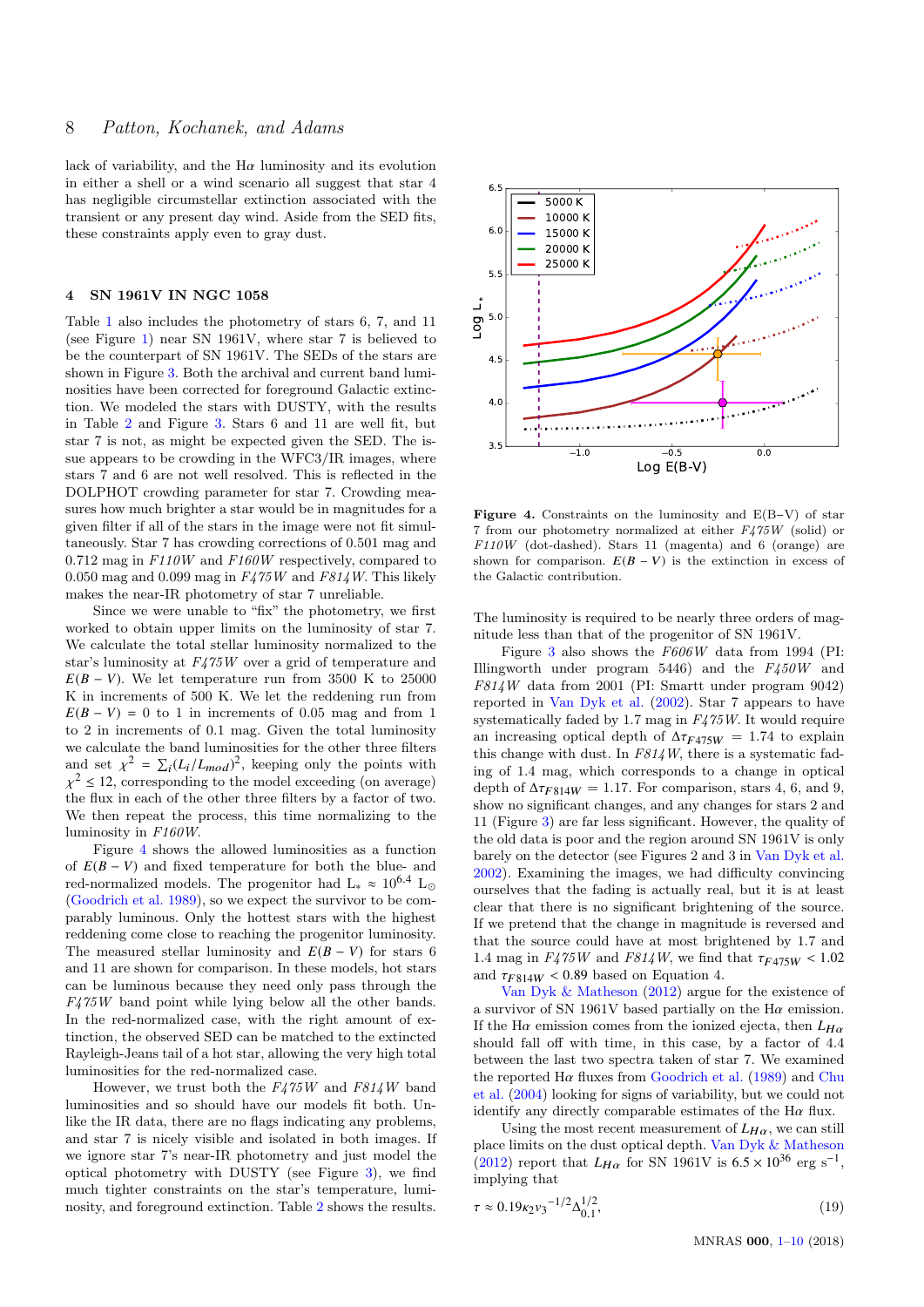in the low optical depth limit, and

$$
\tau \approx 0.04 \kappa_2^2 t_{50}^{-1} v_3^{-1} \Delta_{0.1},\tag{20}
$$

in the high optical depth limit using Equations 9 and 10. We have set  $t_{50} = 0.82$  corresponding to the optical depth in 2002. As before, adding additional extinction external to the H $\alpha$  emission can weaken these limits as  $L_{H\alpha}^{1/2}$  ( $L_{H\alpha}$ ) for the low (bigh) optical denths. However, as emphasized by the low (high) optical depths. However, as emphasized by [Kochanek et al.](#page-9-7) [\(2012\)](#page-9-7), adding any additional distant extinction essentially forces the event to be a supernova on energetic grounds.

We also considered the wind scenario from [Humphreys](#page-9-8) [et al.](#page-9-8) [\(2017\)](#page-9-8) for SN 1961V. With  $L_{H\alpha} = 1700$  L<sub>☉</sub>, Equation 15 implies L<sub>∗</sub> = 41000 L<sub>☉</sub> for  $τ_T = 1$ , T<sub>∗</sub> = 20000 K and no dust. Reducing T∗ to 7500 K to reflect the best fit SED model (optical bands only) gives  $L_* = 810 L_{\odot}$ , although such a star is also too cool to ionize the wind. As discussed in [2](#page-1-1) and for SN 1954J, while adding dust increases the stellar luminosity, doing so at fixed  $H\alpha$  flux also means that the observed continuum flux of the star increases rather than decreases as the dust optical depth is increased, violating the observed flux limits on the star.

## <span id="page-8-0"></span>5 SUMMARY

SN 1954J and SN 1961V were peculiar events, and the wealth of literature on the two over the past 60 years is a testament to the difficulty of classifying them. The fundamental challenge is that the candidate counterparts have present day optical magnitudes significantly fainter than the progenitors. We know from Spitzer observations that neither source can be obscured by hot dust forming in a present day wind [\(Kochanek et al.](#page-9-13) [2011,](#page-9-13) [2012\)](#page-9-7) This leaves three options for reconciling the fluxes if these are the surviving stars. First, the stars can become obscured by cold dust formed in the transient. Second, the star can be comparably luminous but have a much higher temperature so that bolometric corrections allow the optical fluxes to be larger. Third, the star could have become intrinsically fainter. We are currently unaware of any mechanism which would cause the surviving star to become intrinsically fainter, so the latter explanation is the least likely of the three.

Here we have used four different probes of the optical depth of any dust formed in the transient: SED fits, photometric variability, and the  $H\alpha$  luminosity and its evolution. All four probes imply little dust optical depth associated with the transient for both sources, far too little to significantly modify the luminosity of either star. This includes any significant gray opacity as invoked by [Humphreys et al.](#page-9-8) [\(2017\)](#page-9-8) in order to bring the luminosity of star 4 near SN 1954J back to its pre-transient level. While our SED fits have no sensitivity to gray dust, the time variability and the  $H\alpha$  luminosity limits hold regardless of the extinction curve.

The last spectra taken of stars 4 and 7 were in 2017 and 2002 respectively. New spectra of these targets could verify any H $\alpha$  variability. By 2020, we would expect to see any Hα luminosity from the ionized ejecta fade by  $\sim 13\%$ for SN 1954J and ∼ 66% for SN 1961V. While we argue that the data already rule out a significant dust optical depth associated with the ejecta, there is also a problem with the required ejecta mass. For a thin shell, expanding at velocity

v, the shell mass needed to produce an optical depth of  $\tau$  is

$$
M = \frac{4\pi v^2 t^2}{\kappa} \tau = 1.6\kappa_2^{-1} v_3^2 t_{50}^2 \tau M_\odot,
$$
\n(21)

which means that both SN 1954J and SN 1961V require ejecta masses of ~10 $M_{\odot}$  to have a significant amount of absorption  $(\tau \approx 3)$ . This is not impossible, as it roughly matches estimates for  $\eta$  Carinae (e.g., [Morris et al.](#page-9-37) [1999\)](#page-9-37).<br>Note, however, that the mass implied by the H $\alpha$  luminosity Note, however, that the mass implied by the H $\alpha$  luminosity (Equation 6) is just  $0.2v_3^{3/2}\Delta_{0.1}^{1/2}M_{\odot}$  for both SN 1954J and  $\frac{3}{2}$  $\Delta_{0,1}^{1/2}$  $^{1/2}_{0.1}M_{\odot}$  for both SN 1954J and<br>all these variability arguments SN 1961V. As time passes, all these variability arguments become stronger since they have a minimum scaling that is quadratic in time. As noted earlier, fragmentation of the ejecta only accelerates the evolution. JWST observations at  $\sim 20 \mu m$  would also end any further speculation about dust.

Our DUSTY models favor relatively low temperatures of 5000 - 7000 K for both stars, so at least the observed stars cannot use a hot temperature to conceal a luminosity comparable to the progenitor. There is some room to have a hot companion, although not one as luminous as the progenitor. Particularly for very hot stars (Wolf-Rayet) stars, it also important to remember that stellar atmosphere models greatly underestimate the optical luminosities because they do not include reprocessing of the UV radiation by the stellar wind into optical emission and emission lines (see, e.g., [Groh et al.](#page-9-38) [2013\)](#page-9-38). It is marginally possible to have the hot companion suggested by [Humphreys et al.](#page-9-8) [\(2017\)](#page-9-8) for SN 1954J. HST observations at shorter wavelengths would easily constrain these possibilities.

The  $H\alpha$  emission lines still seem a relatively compelling reason for the association of these stars with the transients. However, in the case of SN 1954J, [Humphreys et al.](#page-9-8) [\(2017\)](#page-9-8) argue against the  $H\alpha$  emission arising from ejecta produced in the transient. They instead require a hot companion star with a dense stellar wind (see section 4.4 of their paper). The apparent lack of evolution, at least in the case of SN 1954J, and the lack of any obvious source of of ionizing photons suggests that the line emitting material may not be associated with the observed transients. Instead, it could be material ejected in some earlier event that was then photoionized in 1954 or 1961. By placing the material further away, the evolution is slowed and it is easier to have long recombination times. For example, a solar mass of material at  $R \sim 1/3$  pc in a thin shell ( $\Delta = 0.1$ ) can produce roughly  $L_{H\alpha} \simeq 10^{36}$  erg/s with a recombination time of about 200 years. At 1000 km/s, the shell would have been ejected ∼ 300 years ago. Shells, on smaller scales, quickly require a source of ionizing photons because the recombination times become shorter. We also found that the wind scenario considered by [Humphreys et al.](#page-9-8) [\(2017\)](#page-9-8) also requires the present day stars to be much less luminous than the progenitors, independent of the dust properties.

This appears to leave only the options of survivors that are intrinsically less luminous than their progenitors, or that these stars are not the survivors. While we have not explicitly carried out the full calculations, it seems clear that we would reach the same conclusions for any of the historical progenitor candidates. Continued monitoring of both the broad band fluxes and the emission lines should steadily strengthen these conclusions.